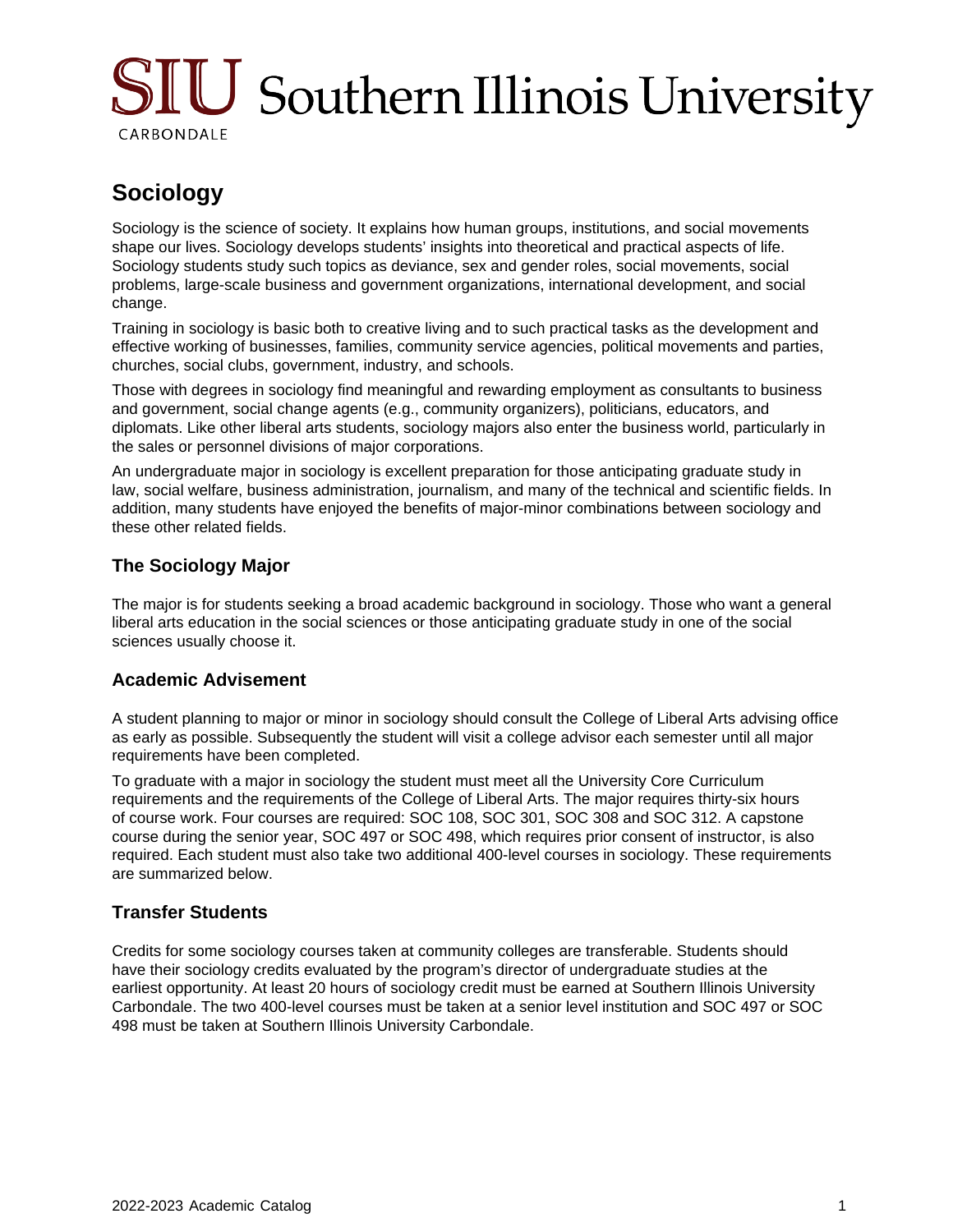#### **Bachelor of Arts (B.A.) in Sociology Degree Requirements**

| <b>Degree Requirements</b>                                          | <b>Credit Hours</b> |
|---------------------------------------------------------------------|---------------------|
| University Core Curriculum Requirements                             | 39                  |
| College of Liberal Arts Academic Requirements                       | 11                  |
| Requirements for Major in Sociology                                 | 36                  |
| 1) Sociology Requirements: SOC 108, SOC 301, SOC 308<br>and SOC 312 | 14                  |
| 2) Senior Year Work: SOC 497 (or SOC 498)                           | 4                   |
| 3) At least two additional sociology 400-level courses              | 6                   |
| 4) Sociology course electives                                       | 12                  |
| Electives                                                           | 34                  |
| Total                                                               | 120                 |

No more than nine hours of Sociology Core Curriculum courses, including SOC 108, can count toward both the University Core Curriculum requirements and the Sociology major.

## **Sociology Minor**

A minor in sociology consists of a minimum of 15 hours, including SOC 108 and at least three more 300 or 400-level sociology courses at SIU Carbondale. An average GPA of 2.0 or higher must be achieved in sociology courses. No more than six hours of Sociology Core Curriculum courses, including Sociology 108, may count toward both the University Core Curriculum requirements and the sociology minor.

## **Honors Program in Sociology**

The School offers a sociology honors program for academically outstanding sociology majors. Qualifications for acceptance into this program are: (1) an overall grade point average of at least 3.00; and (2) completion of 8 hours in sociology courses with a grade point average of at least 3.25 in all sociology courses taken at Southern Illinois University Carbondale, and the completion of no fewer than six, nor more than fourteen, semester hours in research or independent study which are counted toward the major. Successful completion of the honors program is noted on the academic record at the time the degree is recorded and on the diploma. For details, qualified students interested in this program should consult the program's director of undergraduate studies. Concurrent participation in the University Honors Program is encouraged.

Last updated: 01/27/2022

**Southern Illinois University** Carbondale, IL 62901 Phone: (618) 453-2121

**Catalog Year Statement:**